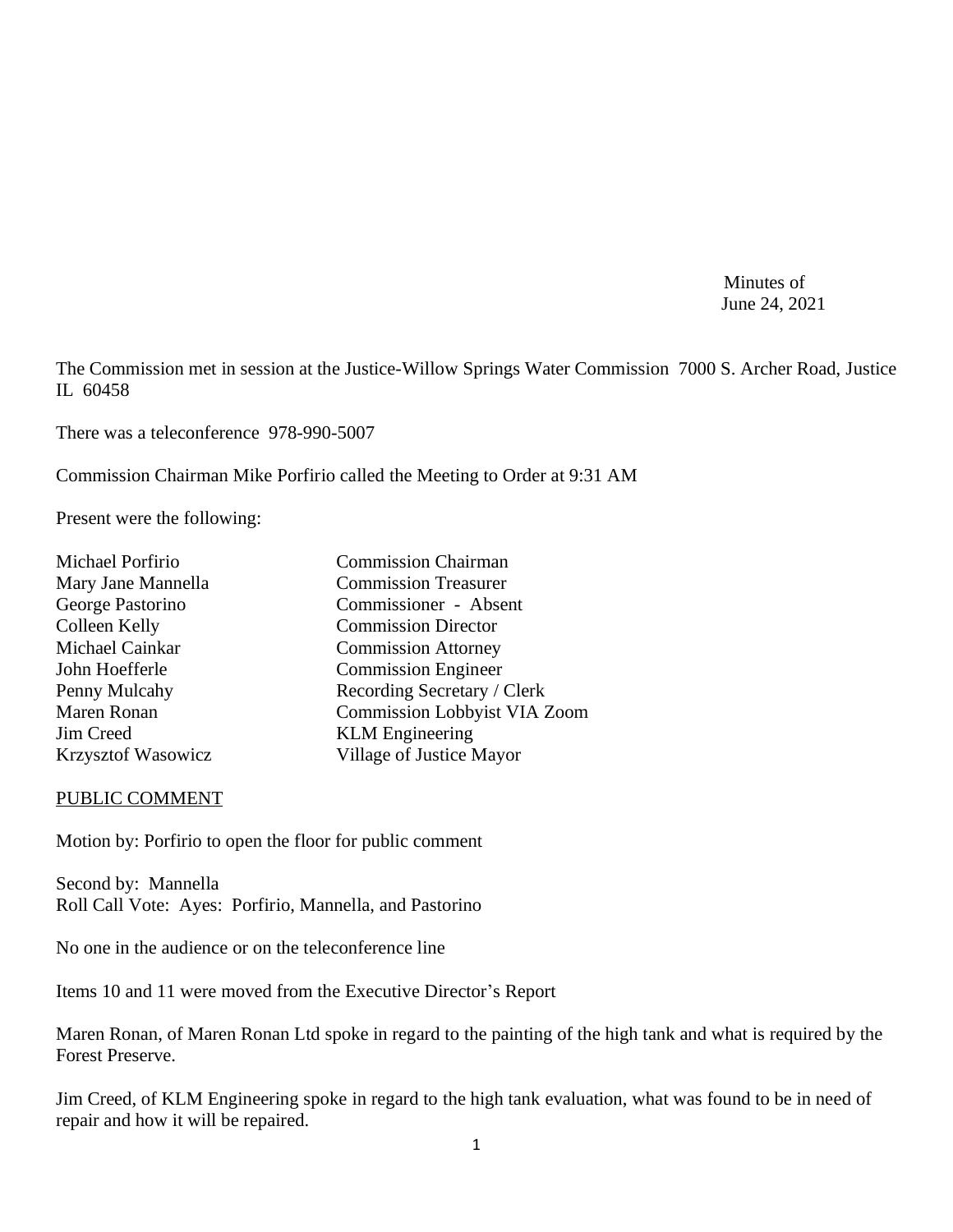There was also discussion regarding the specifications, the trimming of some trees, permits, antennas, and an IGA with the Village of Willow Springs regarding the antennas on the high tank.

10) KLM Engineering Inc to the Justice-Willow Springs Water Commission

Re: 1,000,000 Gallon Capacity High Tank Elevated Water Tank Inspection Report June 2021

File: High Tank

11) KLM Engineering Inc to the Justice-Willow Springs Water Commission

Re: KLM Project No.: 4307-21 June 2021 1,000,000-Gallon Elevated Reservoir High Tank Cleaning, Repairing, and Painting

File: High Tank

Motion by: Porfirio to authorize KLM Engineering to proceed with the high tank reconstruction bid

Second by: Pastorino Roll Call Vote: Ayes: Porfirio, Mannella, and Pastorino

Motion by: Porfirio to close the floor for public comment

Second by: Mannella Roll Call Vote: Ayes: Porfirio, Mannella, and Porfirio

#### MINUTES

Motion by: Porfirio that the Minutes of May 13, 2021 Meter Replacement Meeting and May 27, 2021 be accepted as written

Commissioner Pastorino stated he was absent for the May  $27<sup>th</sup>$  Board Meeting

Second by: Mannella Roll Call Vote: Ayes: Porfirio, Mannella, and Pastorino

#### **FINANCIAL**

1) Paid Invoices paid from May 11, 2021 to June 16, 2021

Motion by: Porfirio to approve the invoices paid in the amount of \$481,927.19

Second by: Pastorino Roll Call Vote: Ayes: Porfirio, Mannella, and Pastorino

2) Cash in Banks All Accounts for May 2021

File: Cash in Bank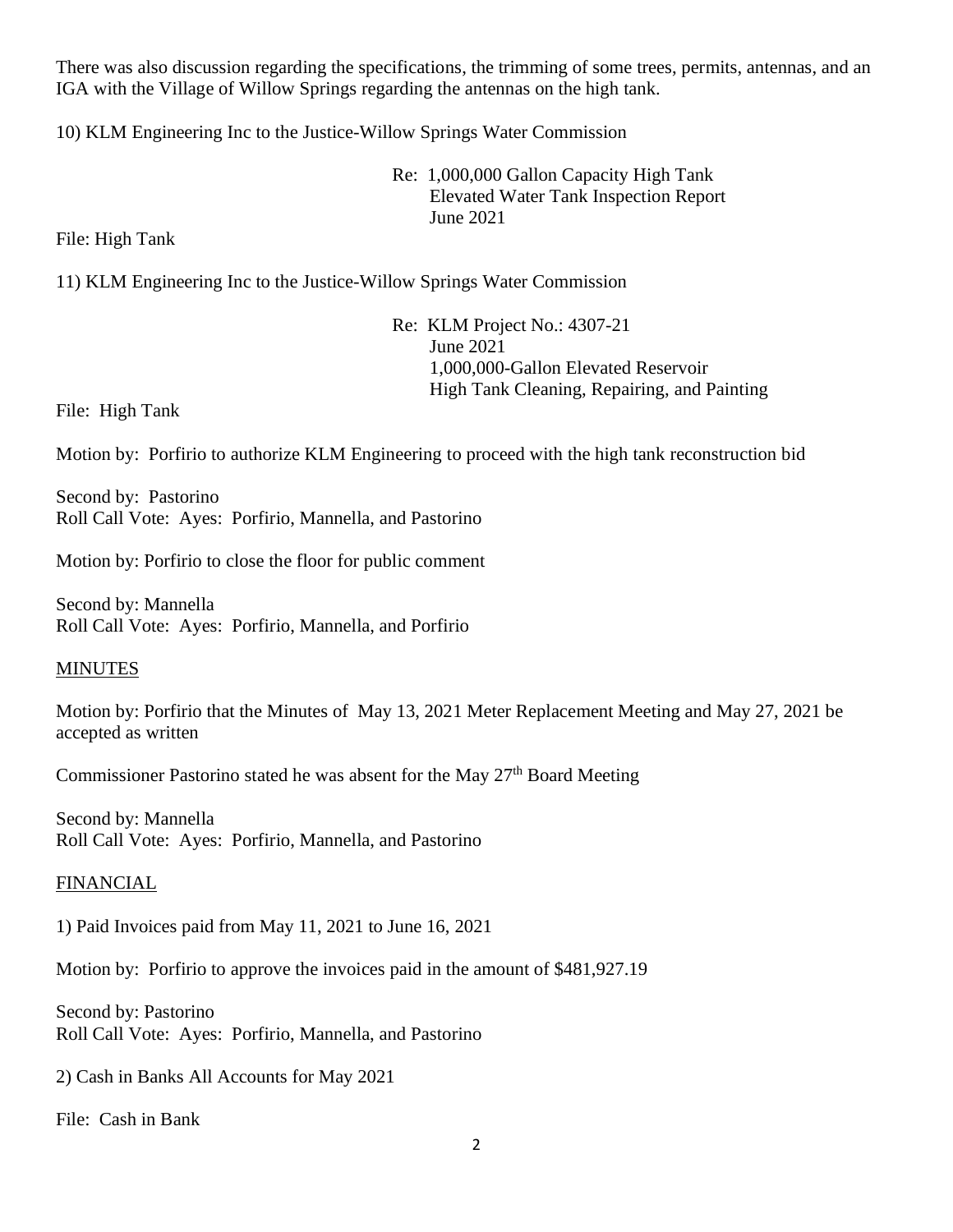### 3) 2021 May Budget

2021 Budget

## COMMISSIONER'S REPORT

• No Report

## ENGINEERING

• Update on Water Main Projects

Engineer John Hoefferle reported on the following:

The 76<sup>th</sup> Place and Cronon Avenue Project will be starting the street reconstruction will beginning soon, Also, the IDOT Contractor has finished their work on  $79<sup>th</sup>$  and  $86<sup>th</sup>$  Avenue, Keith will be installing the water main next week.

Director Colleen H. Kelly reported she had made a proposal to the tollway to install a new water main under the tollway, with no cost to the Commission

4) June 17, 2021 Publication for Invitation to Bid for the Vinewood Avenue Water Main Replacement

File: Vinewood Avenue Water Main Replacement Project

Board Discussion and Possible Action on the following:

• Vinewood Avenue Water Main Replacement Bids

The Engineer reported there were bids received from Unique Plumbing, Airy's Inc., and Mauro Sewer. Mauro Sewer had the lowest bid for the Vinewood Avenue Water Main Project for the amount of \$1,259,865.00

Motion by: Porfirio to accept the bis from Mauro Sewer for the amount of \$1,259,865.00 for the Vinewood Avenue Water Main Replacement Project to reflect the arsenic contamination

Second by: Mannella Roll Call Vote: Ayes: Porfirio, Mannella, and Pastorino

There is still an issue with 88<sup>th</sup> Avenue and where to put the water main

## LEGAL

5) E-mail read dated June 4, 2021 from Attorney Michael Cainkar to Director Colleen H. Kelly

Re: Response from Dave Griffin Cork Avenue Plaza

Attorney Cainkar reported the customer is going to file a lawsuit against the Commission stating we are singleing out his client.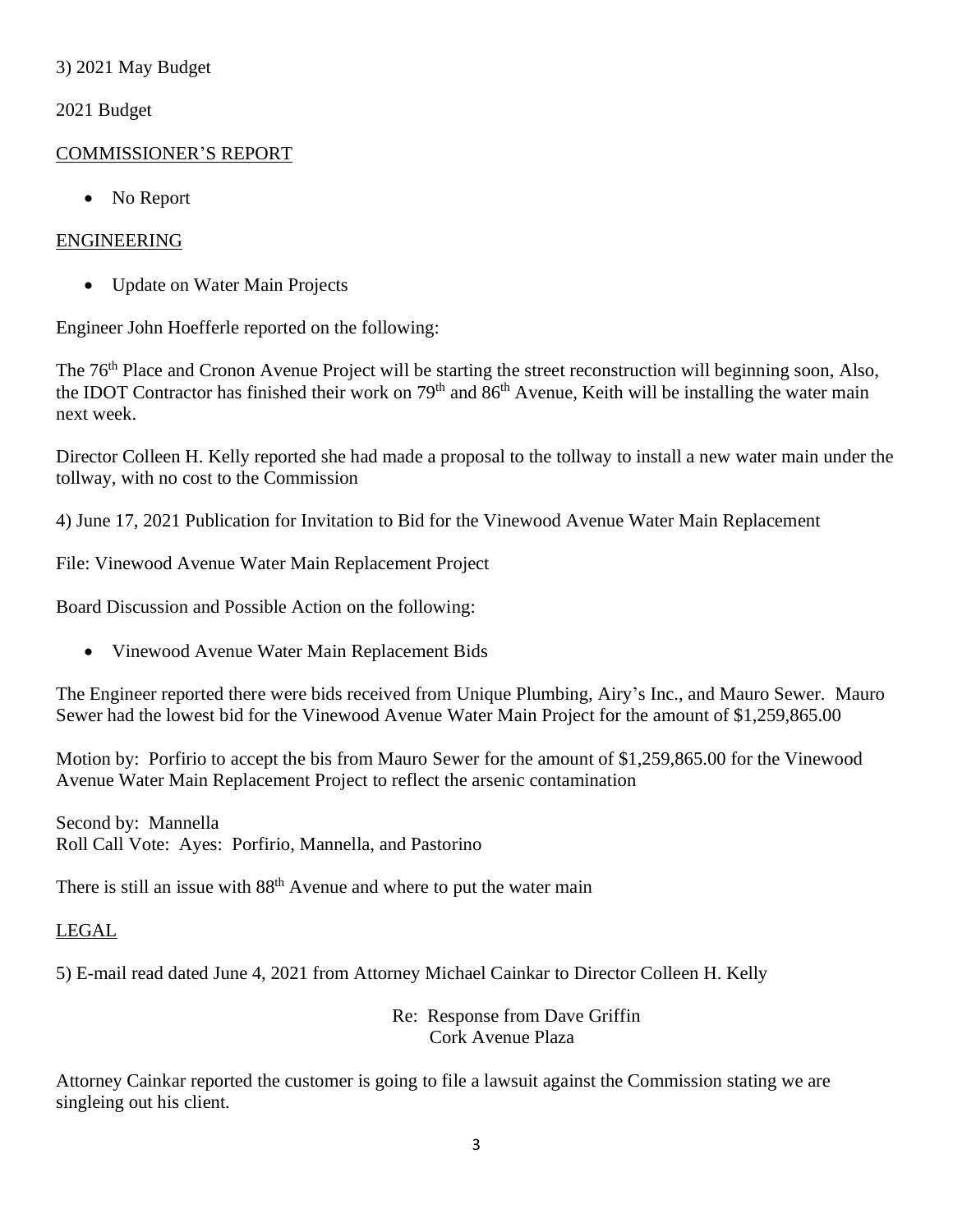File: Customer Account

6) Summons read dated June 1, 2021 from the Circuit Court of Cook County, Illinois Municipal Department – Fifth District

> Re: Village of Justice Endeavor Assets 8646 Roberts Road Justice

Commission Attorney Michael Cainkar stated the Village of Justice filed a lawsuit for demolition against 8646 Roberts Road, the Commission was included in this due to the fact the Commission has a lien on the property.

File: Customer Account

7) Letter read dated June 1, 2021 from Christopher Getty, Supervisor Township of Lyons to the Commission

Re: Lyons Township Summer Employment Work Program

File: Lyons Township Work Program

## 8) INTERGOVERNMENTAL AGREEMENT BETWEEN THE TOWNSHIP OF LYONS ILLINOIS AND THE JUSTICE-WILLOW SPRINGS WATER COMMISSION PROGRAM PARTNER

Motion by: Porfirio to approve the INTERGOVERNMENTAL AGREEMENT BETWEEN THE TOWNSHIP OF LYONS ILLINOIS AND THE JUSTICE-WILLOW SPRINGS WATER COMMISSION PROGRAM PARTNER

Second by: Mannella Roll Call Vote: Ayes: Porfirio, Mannella, and Pastorino

### 9) AN INTERGOVERNMENTAL AGREEMENT BETWEEN THE VILLAGE OF BURR RIDGE, THE VILLAGE OF WILLOW SPRINGS, AND THE JUSTICE-WILLOW SPRINGS WATER COMMISSION

Attorney Cainkar reported he had spoken to Director Kelly; she had replied the Commission has infrastructure with Burr Ridge.

After discussion it was decided the IGA is going to benefit the Villages of Burr Ridge and Willow Springs. The Water Commission was included because it has water mains in Burr Ridge.

Motion by: Porfirio to approve AN INTERGOVERNMENTAL AGREEMENT BETWEEN THE VILLAGE OF BURR RIDGE, THE VILLAGE OF WILLOW SPRINGS, AND THE JUSTICE-WILLOW SPRINGS WATER COMMISSION

Second by: Pastorino Roll Call Vote: Ayes: Porfirio, Mannella, and Pastorino

#### EXECUTIVE DIRECTOR'S REPORT

• Update on the 2020 CCR Mailing and Posting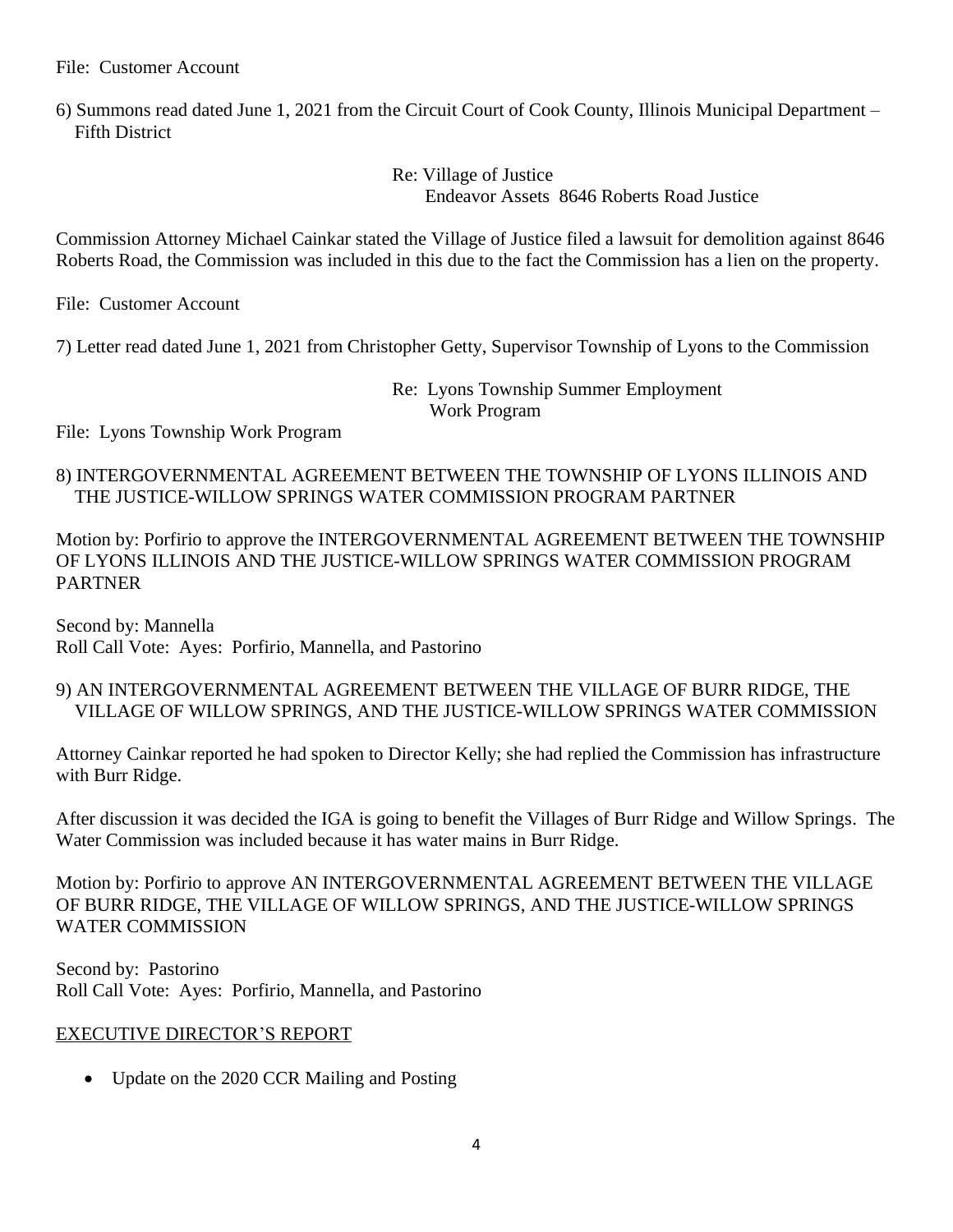Director Colleen H. Kelly reported per the EPA guidelines every consumer was mailed the CCR and was posted on the Commission's Website

• Document Shredding Approval from State

Director Colleen H. Kelly reported the Commission has received disposal approval of records from the State

# CUSTOMER / COMMUNITY MATTERS

Board Discussion and Possible Action on the Following:

12 Letter read dated June 12, 2021 from The Willow Fest Planning Committee to the Commission

Re: 2021 13<sup>th</sup> Annual Benefit Car Show and 3<sup>rd</sup> Annual Willow Fest Donation

Motion by: Porfirio to be a Platinum \$1,000.00 Sponsor to the 2021 13<sup>th</sup> Annual Benefit Car Show and 3<sup>rd</sup> Annual Willow Fest Donation

Second by: Mannella Roll Call Vote: Ayes: Porfirio, Mannella, and Pastorino

## PERSONNEL MATTERS

Board Discussion and Possible Action on the Following:

- Update on Personnel
- Cobra Insurance

Director Kelly reported that Tyler Lan's official last day was June 21<sup>st</sup>, he had request Cobra Insurance

## OLD BUSINESS

## NEW BUSINESS

Director Kelly reported the Commission has received a foreclosure notice for 8505 Hilltop Court

Commission Chairman Mike Porfirio complimented Director Kelly on a job well done with all the projects going on. The Commissioners all agreed.

## CLOSED SESSION

• No Closed Session

Motion by: Porfirio that all Correspondence and Documents received by and / or presented to the Commission for this meeting be received, accepted, and filed as noted

Second by: Mannella Roll Call Vote: Ayes: Porfirio, Mannella, and Pastorino